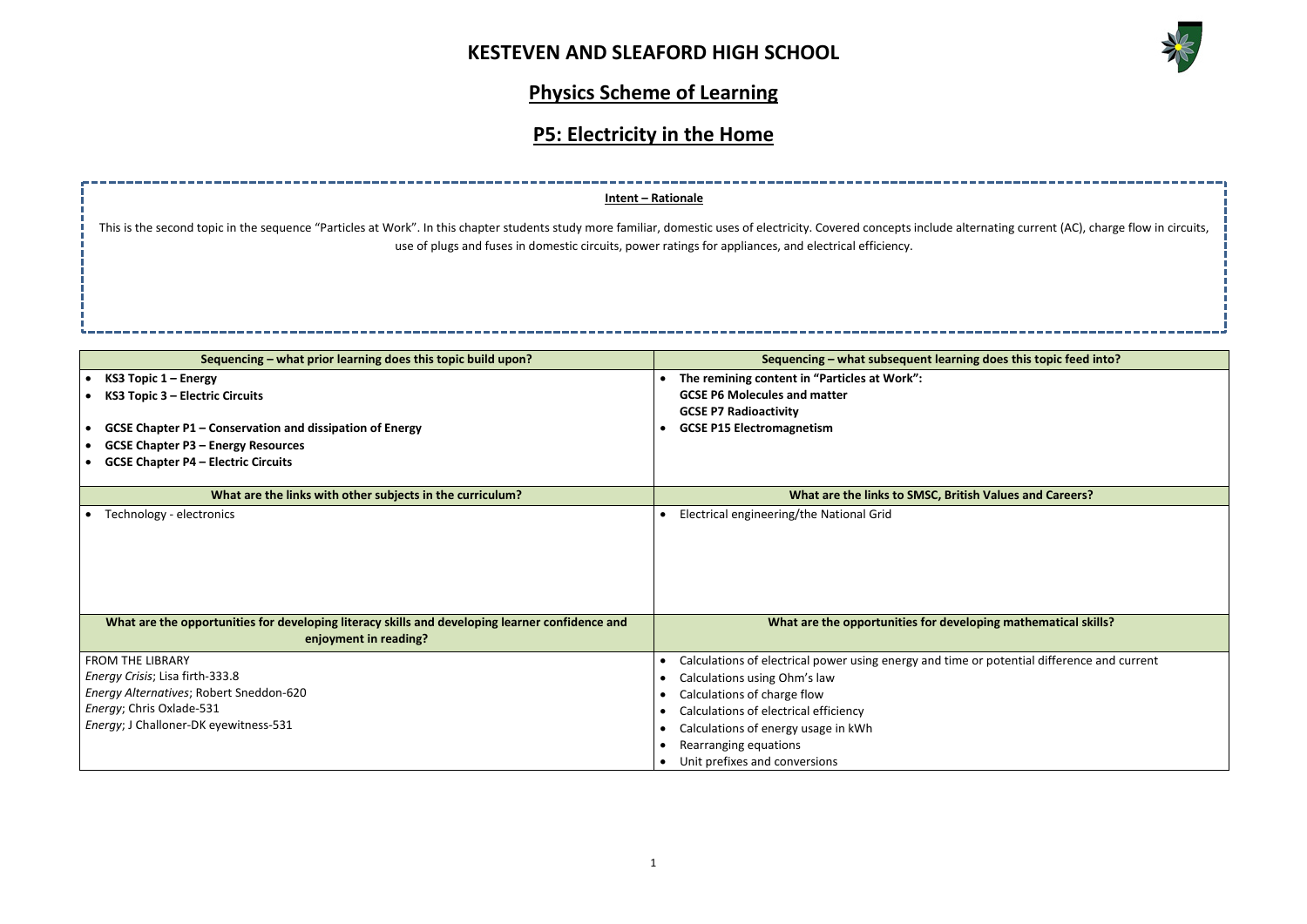### **Physics Scheme of Learning**

### **P5: Electricity in the Home**

**Intent – Concepts**

#### **What knowledge will students gain and what skills will they develop as a consequence of this topic?**

**Know**



**the progress of students?** 

• Describe the characteristics of direct current (DC) and alternating current (AC).

### • State the colour and function of the live, neutral and earth wires in a plug. State which materials are used for plug casings. State the equation linking power, energy and time.

- Describe the energy transfers taking place as electrical current flows through a resistor. Describe how energy is transferred in a resistor.
- Describe the National Grid.

**Apply**

### • Use an oscilloscope to measure the frequency and peak potential difference of an alternating current.

- State the reason for the earth pin in a three-pin plug. Explain why plug casings are made of plastic.
- Calculate electrical power supplied to an appliance using current and potential difference. Calculate energy transferred in a given length of time.
- Use calculations to decide on suitable fuse for an appliance.
- Calculate electrical efficiency of appliances.
- Compare efficiencies of appliances that do the same job.
- Describe heat transfers in multiple circuit components, including bulbs and resistors.
- Calculate energy flow using charge flow and potential difference.
- Use electrical efficiency to calculate useful power output of an appliance.

#### **Extend**

| What subject specific language will be used and developed in this topic?                         | What opportunities are available for assessing to |  |  |
|--------------------------------------------------------------------------------------------------|---------------------------------------------------|--|--|
| Alternating current Electric current in a circuit that repeatedly reverses its direction.        | Isaac Physics P5 board<br>P5 summative test       |  |  |
| Alternator An alternating current generator.                                                     |                                                   |  |  |
| Direct current Electric current in a circuit that is in one direction only.                      |                                                   |  |  |
| Earth wire The wire in a mains cable used to connect the metal case of an appliance to earth.    |                                                   |  |  |
| <b>Efficiency</b> Useful energy transferred by a device -o- total energy supplied to the device. |                                                   |  |  |
| Electrons Tiny, negatively charged particles that move around the nucleus of an atom.            |                                                   |  |  |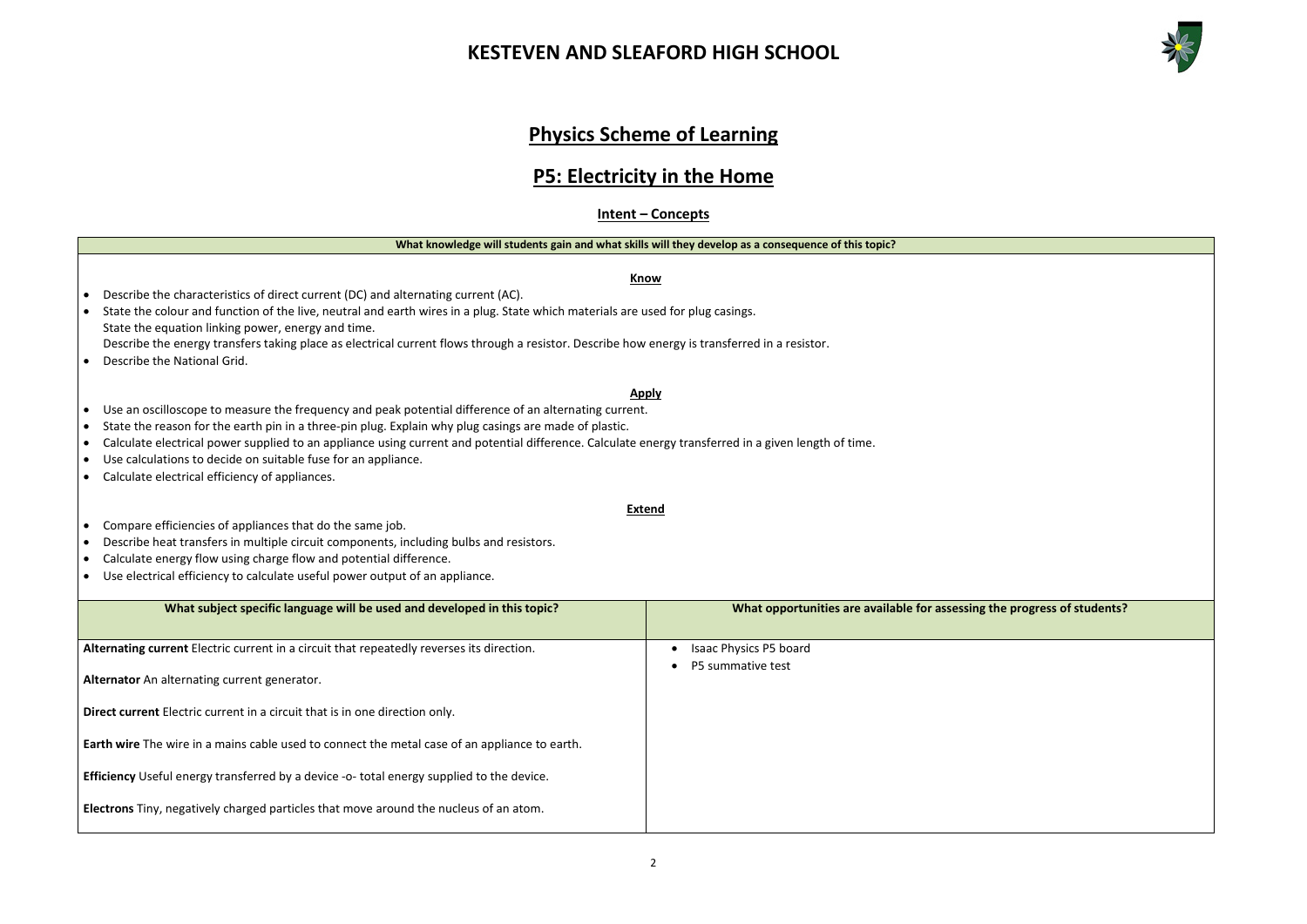

| Fuse A fuse contains a thin wire that melts and cuts the current off if too much current passes through<br>it.                                                                           |
|------------------------------------------------------------------------------------------------------------------------------------------------------------------------------------------|
| Live wire The mains wire that has a voltage that alternates in voltage (between +325V and 325V in<br>Europe).                                                                            |
| National Grid The network of cables and transformers used to transfer electricity from power stations<br>to consumers (i.e., homes, shops, offices, factories, etc.).                    |
| Neutral wire The wire of a mains circuit that is earthed at the local substation so its potential is close to<br>zero.                                                                   |
| Plug A plug has an insulated case and is used to connect the cable from an appliance to a socket.                                                                                        |
| Potential difference A measure of the work done or energy transferred to the lamp by each coulomb of<br>charge that passes through it. The unit of potential difference is the volt (V). |
| Power The energy transformed or transferred per second. The unit of power is the watt (W).                                                                                               |
| <b>Resistance</b> Resistance (in ohms, $0$ ) = potential difference (in volts, V) / current (in amperes, A).                                                                             |
| Step-down transformer An electrical device used to step down the size of an alternating potential<br>difference.                                                                         |
| Step-up transformer An electrical device used to step up the size of an alternating potential difference.                                                                                |
| Three-pin plug A three-pin plug has a live pin, a neutral pin, and an earth pin.                                                                                                         |
| Transformer An electrical device used to change an (alternating) voltage. See also Step-up transformer<br>and Step-down transformer.                                                     |
| Useful energy Energy transferred to where it is wanted in the way that is wanted.                                                                                                        |
| Wasted energy Energy that is not usefully transferred.                                                                                                                                   |
| Work The energy transferred by a force.                                                                                                                                                  |
| <b>Work done</b> (joules, J) = force (newtons, N) x distance moved in the direction of the force (metres, m).                                                                            |
|                                                                                                                                                                                          |
|                                                                                                                                                                                          |
|                                                                                                                                                                                          |